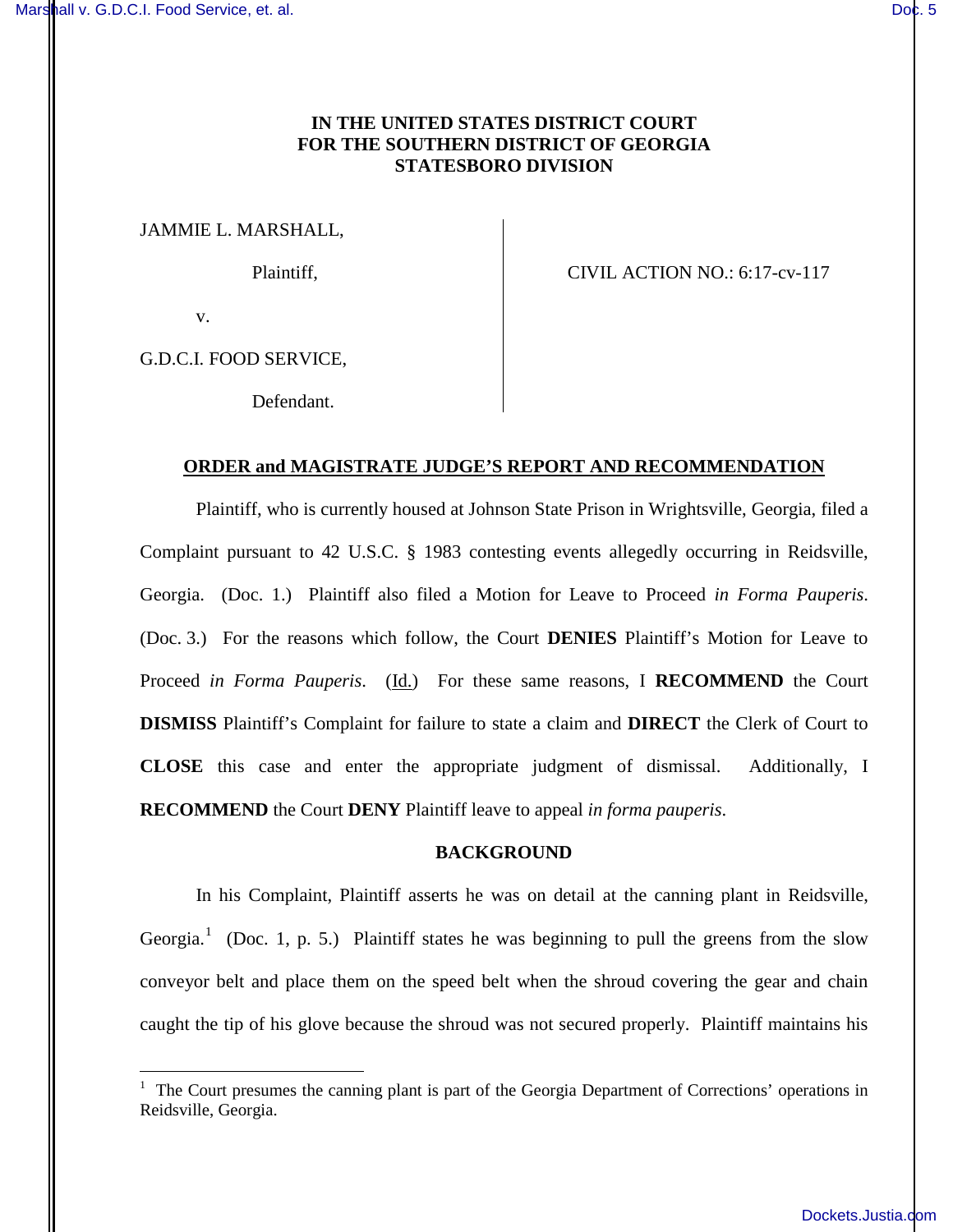hand was pulled through this area, crushing his hand and extensively damaging it. (Id.) Plaintiff asserts Defendant is personally liable due to the negligent manner in which he was injured. (Id.) Plaintiff also asserts a doctor took a longer than is customary to review his records. (Id. at p. 8.)

## **STANDARD OF REVIEW**

Plaintiff seeks to bring this action *in forma pauperis*. Under 28 U.S.C. § 1915(a)(1), the Court may authorize the filing of a civil lawsuit without the prepayment of fees if the plaintiff submits an affidavit that includes a statement of all of his assets, shows an inability to pay the filing fee, and also includes a statement of the nature of the action which shows that he is entitled to redress. Even if the plaintiff proves indigence, the Court must dismiss the action if it is frivolous or malicious, or fails to state a claim upon which relief may be granted. 28 U.S.C. §§ 1915(e)(2)(B)(i)–(ii). Additionally, pursuant to 28 U.S.C. § 1915A, the Court must review a complaint in which a prisoner seeks redress from a governmental entity. Upon such screening, the Court must dismiss a complaint, or any portion thereof, that is frivolous or malicious, or fails to state a claim upon which relief may be granted or which seeks monetary relief from a defendant who is immune from such relief. 28 U.S.C. § 1915A(b).

The Court looks to the instructions for pleading contained in the Federal Rules of Civil Procedure when reviewing a Complaint on an application to proceed *in forma pauperis*. See Fed. R. Civ. P. 8 ("A pleading that states a claim for relief must contain [among other things]... a short and plain statement of the claim showing that the pleader is entitled to relief."); Fed. R. Civ. P. 10 (requiring that claims be set forth in numbered paragraphs, each limited to a single set of circumstances). Further, a claim is frivolous under Section  $1915(e)(2)(B)(i)$  "if it is 'without arguable merit either in law or fact.'" Napier v. Preslicka, 314 F.3d 528, 531 (11th Cir. 2002) (quoting Bilal v. Driver, 251 F.3d 1346, 1349 (11th Cir. 2001)).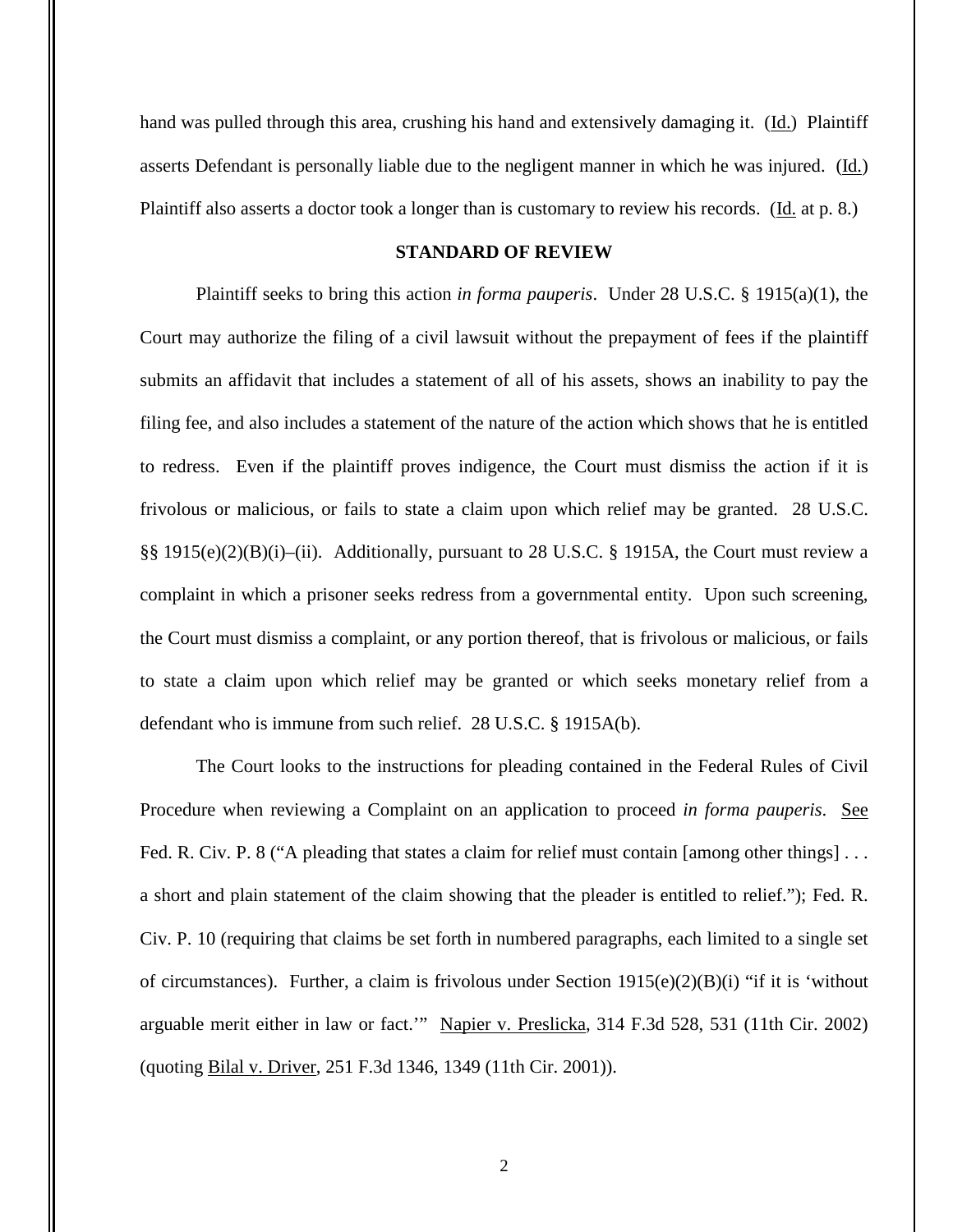Whether a complaint fails to state a claim under Section  $1915(e)(2)(B)(ii)$  is governed by the same standard applicable to motions to dismiss under Federal Rule of Civil Procedure 12(b)(6). Thompson v. Rundle, 393 F. App'x 675, 678 (11th Cir. 2010). Under that standard, this Court must determine whether the complaint contains "sufficient factual matter, accepted as true, to 'state a claim to relief that is plausible on its face.'" Ashcroft v. Iqbal, 556 U.S. 662, 678 (2009) (quoting Bell Atl. Corp. v. Twombly, 550 U.S. 544, 570 (2007)). A plaintiff must assert "more than labels and conclusions, and a formulaic recitation of the elements of a cause of action will not" suffice. Twombly, 550 U.S. at 555. Section 1915 also "accords judges not only the authority to dismiss a claim based on an indisputably meritless legal theory, but also the unusual power to pierce the veil of the complaint's factual allegations and dismiss those claims whose factual contentions are clearly baseless." Bilal, 251 F.3d at 1349 (quoting Neitzke v. Williams, 490 U.S. 319, 327 (1989)).

In its analysis, the Court will abide by the long-standing principle that the pleadings of unrepresented parties are held to a less stringent standard than those drafted by attorneys and, therefore, must be liberally construed. Haines v. Kerner, 404 U.S. 519, 520 (1972); Boxer X v. Harris, 437 F.3d 1107, 1110 (11th Cir. 2006) ("*Pro se* pleadings are held to a less stringent standard than pleadings drafted by attorneys. . . .") (emphasis omitted) (quoting Hughes v. Lott, 350 F.3d 1157, 1160 (11th Cir. 2003)). However, Plaintiff's unrepresented status will not excuse mistakes regarding procedural rules. McNeil v. United States, 508 U.S. 106, 113 (1993) ("We have never suggested that procedural rules in ordinary civil litigation should be interpreted so as to excuse mistakes by those who proceed without counsel.").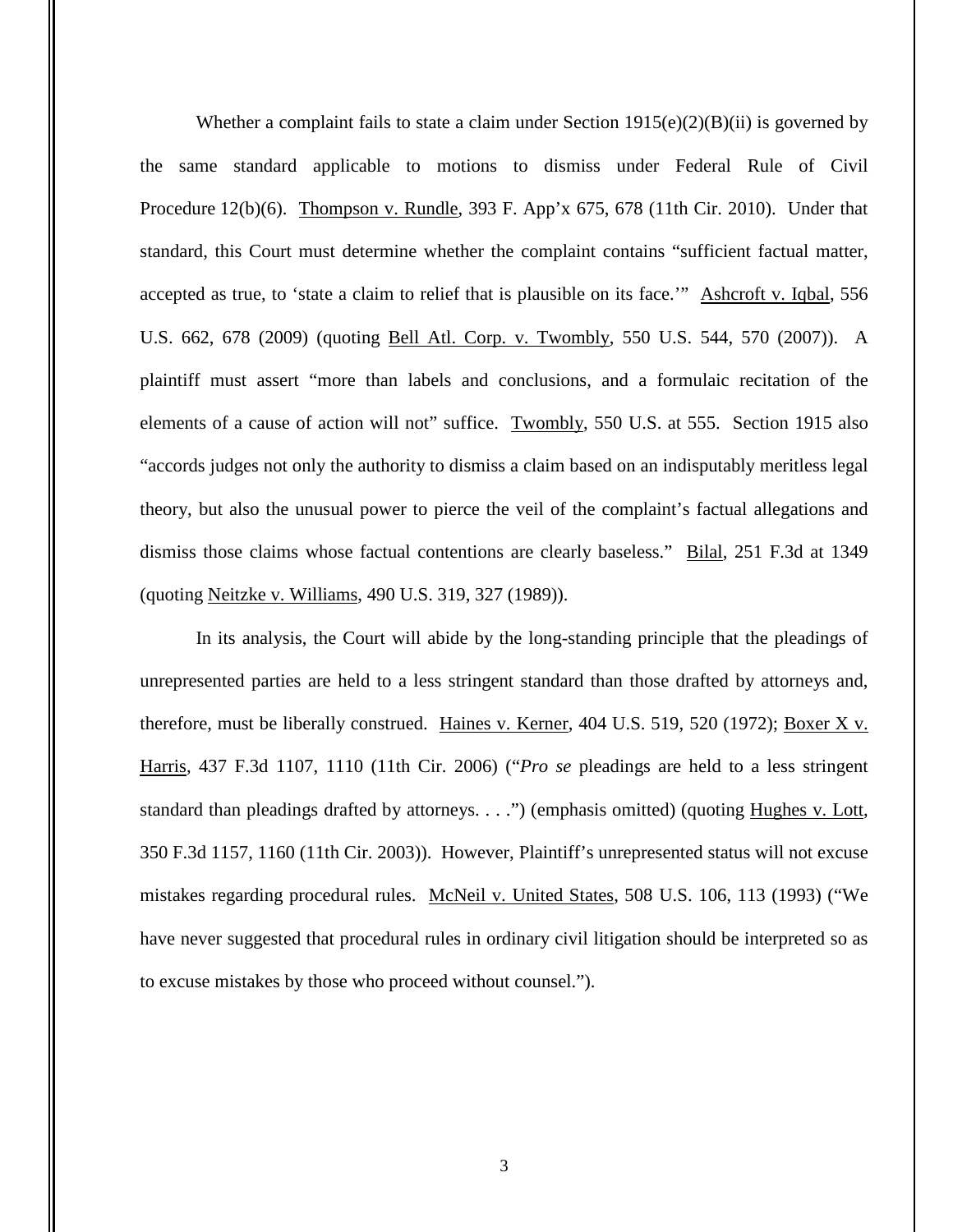#### **DISCUSSION**

## **I. Dismissal of Claims Against G.D.C.I.**

In order to state a claim for relief under Section 1983, a plaintiff must satisfy two elements. First, a plaintiff must allege that an act or omission deprived him "of some right, privilege, or immunity secured by the Constitution or laws of the United States." Hale v. Tallapoosa Cty., 50 F.3d 1579, 1582 (11th Cir. 1995). Second, a plaintiff must allege that the act or omission was committed by "a person acting under color of state law." Id. Federal Rule of Civil Procedure 8(a)(2) requires a pleading to contain a "short and plain statement of the claim showing that the pleader is entitled to relief." Fed. R. Civ. P. 8(a)(2). While a plaintiff need not provide detailed factual allegations, a complaint is insufficient if it offers no more than "labels and conclusions," or "an unadorned, the defendant-unlawfully-harmed-me accusation." Iqbal, 556 U.S. at 678 (citations omitted).

Here, Plaintiff fails to plausibly state a claim that G.D.C.I. should be held liable for his injuries. At most, Plaintiff alleges that G.D.C.I was negligent in its operations. However, "Section 1983 simply cannot be used to bring a negligence-based tort suit in federal court, and even read most charitably, [Plaintiff's] allegation" that part of a machine was not secured "sounds in negligence rather than the 'criminal recklessness' required to support a § 1983 claim." Hopes v. Correct Health, No. CV417-079, 2017 WL 2805108, at \*1 (S.D. Ga. June 28, 2017) (quoting Farmer v. Brennan, 511 U.S. 825, 836–40 (1994)), *report and recommendation adopted, sub nom.*, Hopes v. Wilcher, No. CV417-79, 2017 WL 3013263 (S.D. Ga. July 14, 2017).

Additional grounds support dismissal of Plaintiff's claims against Defendant G.D.C.I. Plaintiff makes no indication whether G.D.C.I. is a private corporation or whether this named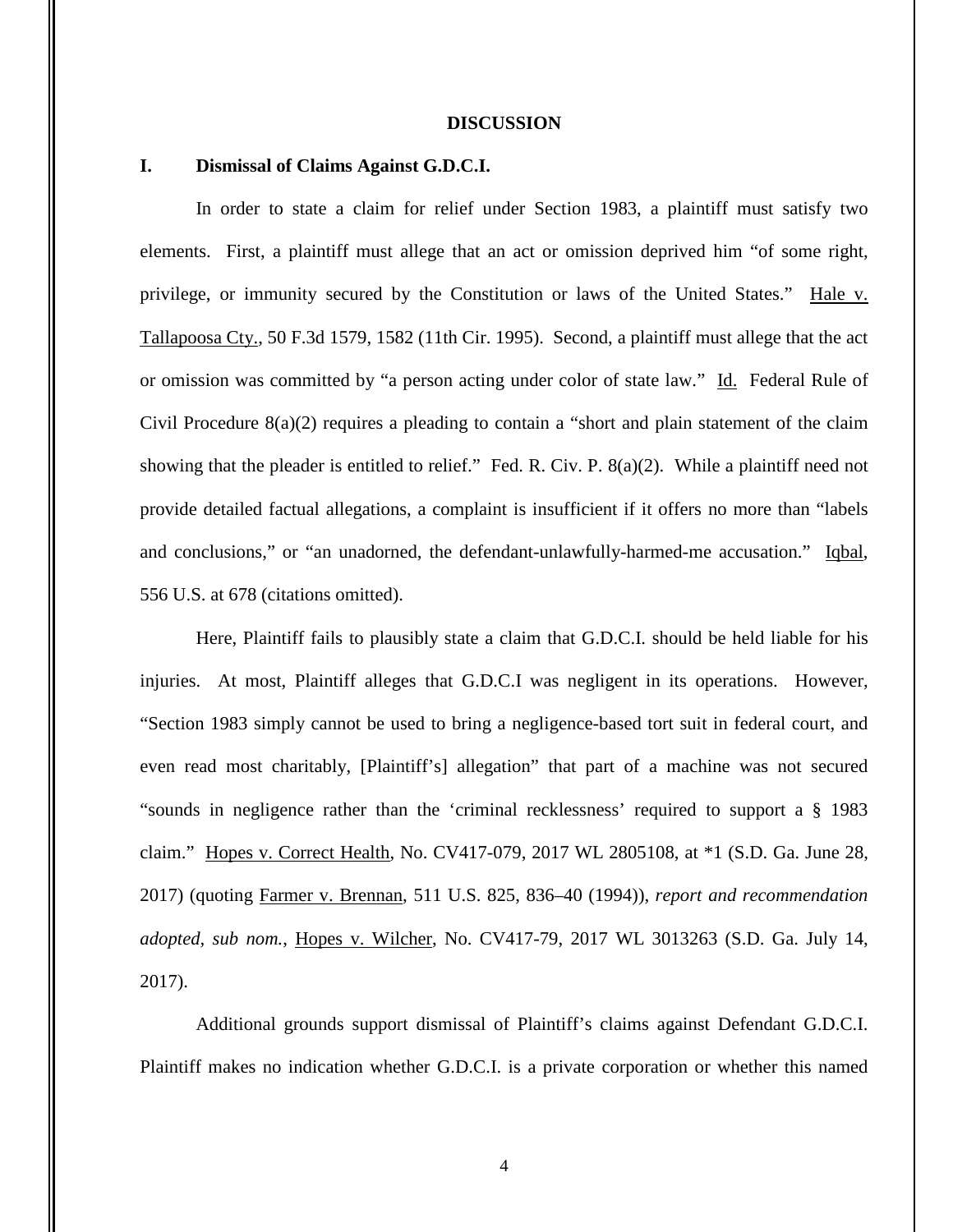Defendant is an arm of the Georgia Department of Corrections. In the latter instance, this Defendant would not be subject to suit under Section 1983 based on Eleventh Amendment immunity principles. See Will v. Mich. Dep't of State Police, 491 U.S. 58, 67 (1989). "The Eleventh Amendment insulates a state from suit brought by individuals in federal court unless the state either consents to suit or waives its Eleventh Amendment immunity." Stevens v. Gay, 864 F.2d 113, 114 (11th Cir. 1989) (footnote omitted) (citing Pennhurst State Sch. & Hosp. v. Halderman, 465 U.S. 89, 98–100 (1984)). A lawsuit against a state agency or employee in its official capacity is no different from a suit against a state itself; such a defendant is immune. Will, 491 U.S. at 71. In enacting Section 1983, Congress did not intend to abrogate "wellestablished immunities or defenses" under the common law or the Eleventh Amendment. Id. at 67. Arms or agencies of the state, such as the Department of Corrections, are therefore immune from suit. See Alabama v. Pugh, 438 U.S. 781, 782 (1978) (per curiam ) ("There can be no doubt, however, that suit against the State and its Board of Corrections is barred by the Eleventh Amendment, unless [Georgia] has consented to the filing of such a suit."); Edelman v. Jordan, 415 U.S. 651, 663 (1974); Pugh v. Balish, 564 F. App'x 1010, 1013 (11th Cir. 2014) ("In addition, the Eleventh Amendment bars [plaintiff's] claims against the [superior court judge], since [plaintiff] is suing a state official, in federal court, for damages resulting from actions taken by the judge in his official capacity."); Stevens, 864 F.2d at 115 (Georgia Department of Corrections is barred from suit by Eleventh Amendment).

Even if G.D.C.I is a private entity and pretermitting the question of whether G.D.C.I could be considered a person acting under color of state  $law<sup>2</sup>$ , Section 1983 liability must be

 $\overline{a}$ 

<sup>&</sup>lt;sup>2</sup> According to Federal Rule of Civil Procedure 17(b)(3), the general rule is that the "capacity to sue or be sued is determined . . . by the law of the state where the court is located. . . ." Accordingly, in this case, Georgia law controls. The Georgia Supreme Court has explained that: "[i]n every suit there must be a legal entity as the real plaintiff and the real defendant. This state recognizes only three classes as legal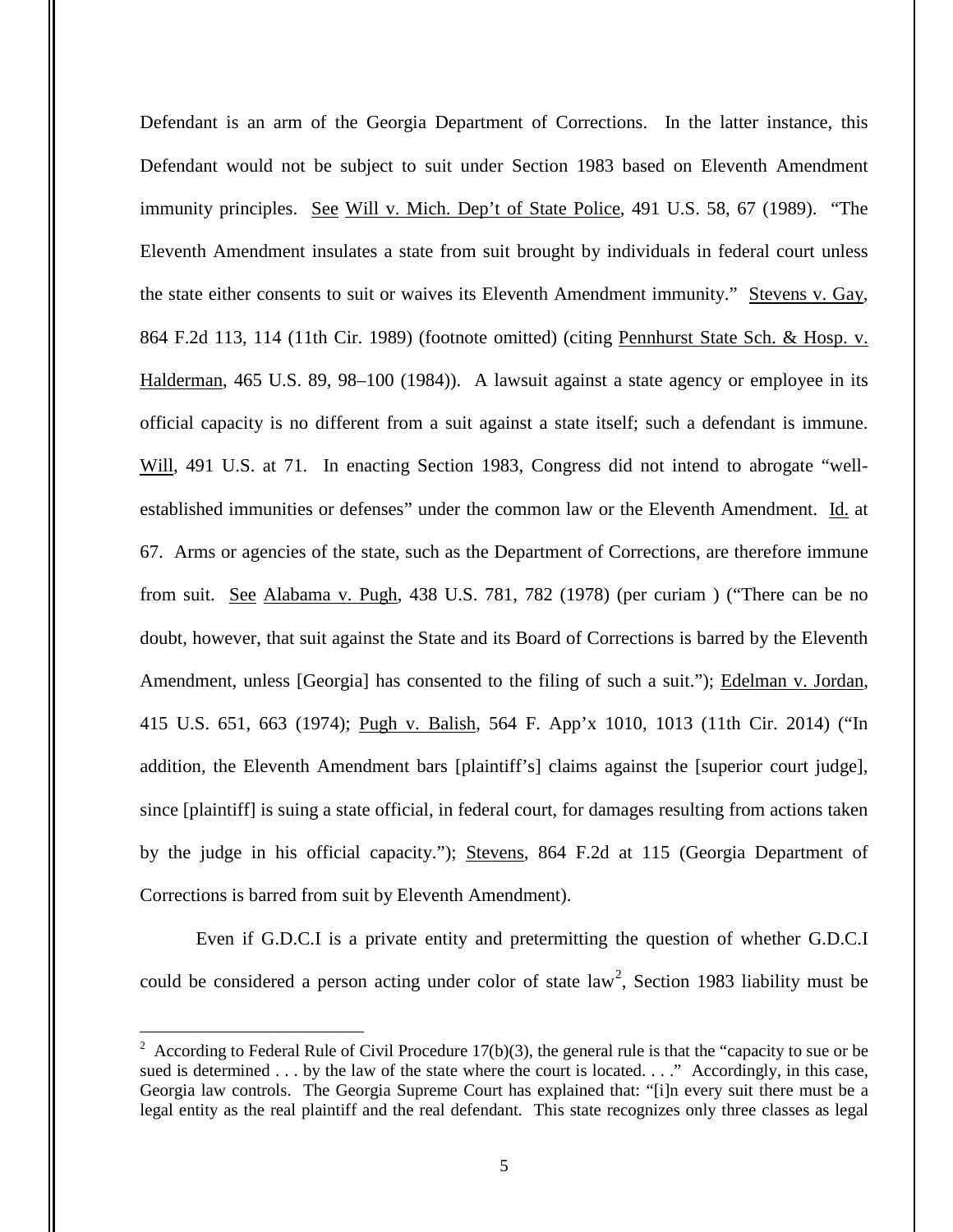based on something more than a defendant's supervisory position or a theory of *respondeat superior* or vicarious liability. Bryant v. Jones, 575 F.3d 1281, 1299 (11th Cir. 2009); Braddy v. Fla. Dep't of Labor & Emp't Sec., 133 F.3d 797, 801 (11th Cir. 1998). Congress did not intend to create liability under § 1983 unless action pursuant to an official policy or custom caused a constitutional tort. Monell v. Dep't of Soc. Servs., 436 U.S 658, 691 (1978). Although Monell involved municipal corporations, the Eleventh Circuit Court of Appeals has extended Monell' s holding to private corporations. Harvey v. Harvey, 949 F.2d 1127, 1129–30 (11th Cir. 1992). However, an entity such as G.D.C.I. cannot be held liable under Section 1983 simply because it employs a tortfeasor. Monell, 436 U.S. at 691.

Plaintiff ostensibly seeks to hold Defendant G.D.C.I. liable solely based on its perceived corporate role at a penal institution or system. However, Plaintiff fails to present any facts indicating G.D.C.I. had any policy or custom in place which resulted in the violation of Plaintiff's constitutional rights. In fact, Plaintiff fails to make even conclusory allegations indicating that his constitutional rights have been violated or that G.D.C.I. should be held responsible for any violation. Accordingly, the Court should **DISMISS** Plaintiff's claims against Defendant G.D.C.I. for these additional reasons.

## **II. Plaintiff's Eighth Amendment Claims**

 $\overline{a}$ 

Plaintiff's allegation that a doctor took an unreasonable amount of time to review his records perhaps implicates the Eighth Amendment. The Eighth Amendment's proscription against cruel and unusual punishment imposes a constitutional duty upon a prison official to take

entities, namely: (1) natural persons; (2) an artificial person (a corporation); and (3) such quasi-artificial persons as the law recognizes as being capable to sue." Ga. Insurers Insolvency Pool v. Elbert Cty., 368 S.E.2d 500, 502 (Ga. 1988) (quotation omitted). If G.D.C.I. is a corporation and thus, subject to suit under Georgia law, it cannot be held liable based on respondeat superior principles, for the reasons set forth herein.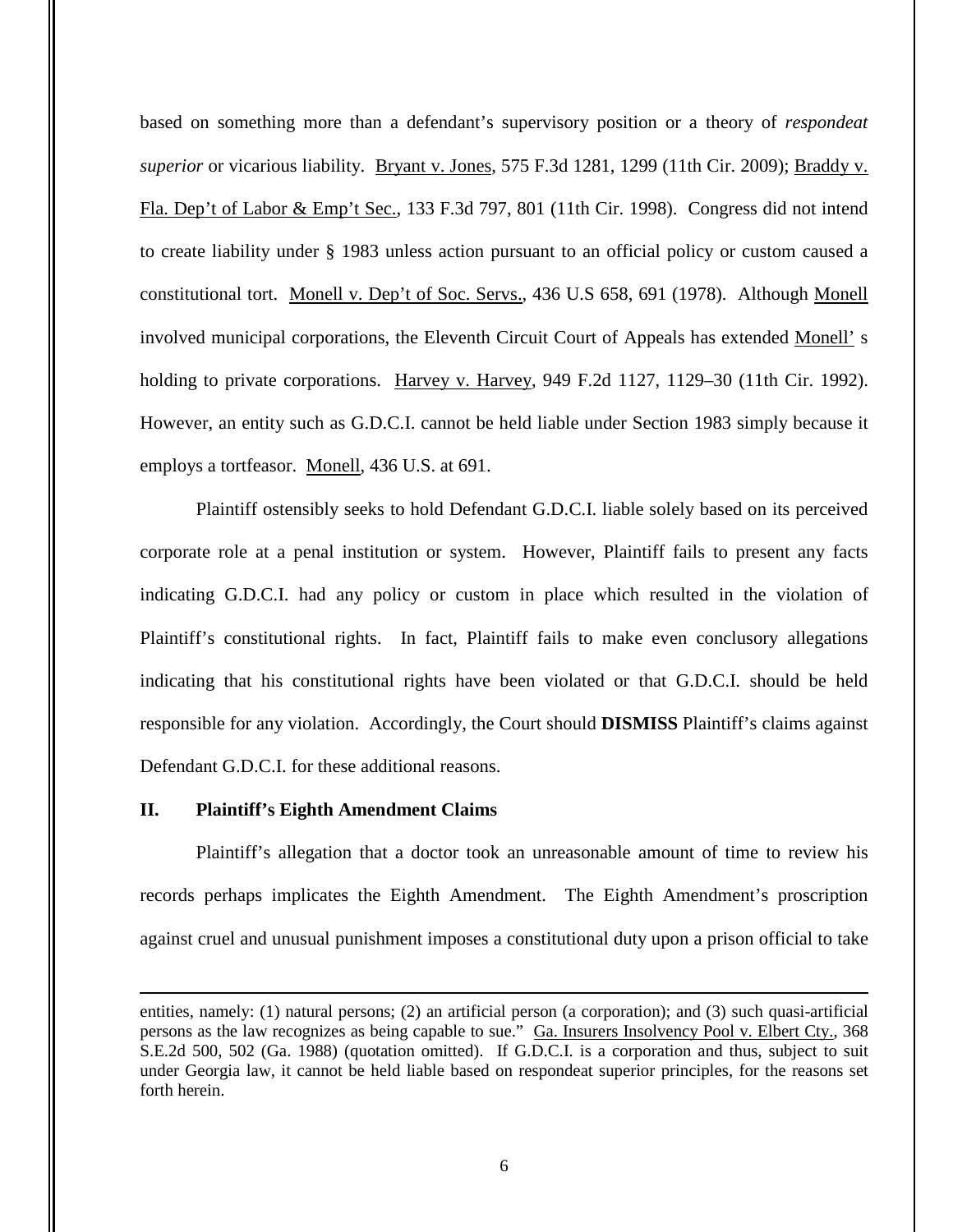reasonable measures to guarantee the safety of inmates. The standard for cruel and unusual punishment, embodied in the principles expressed in Estelle v. Gamble, 429 U.S. 97, 104 (1976), is whether a prison official exhibits a deliberate indifference to the serious medical needs of an inmate. Farmer v. Brennan, 511 U.S. 825, 828 (1994).However, "not every claim by a prisoner that he has not received adequate medical treatment states a violation of the Eighth Amendment." Harris v. Thigpen, 941 F.2d 1495, 1505 (11th Cir. 1991) (quoting Estelle, 429 U.S. at 105). Rather, "an inmate must allege acts or omissions sufficiently harmful to evidence deliberate indifference to serious medical needs." Hill v. DeKalb Reg'l Youth Det. Ctr., 40 F.3d 1176, 1186 (11th Cir. 1994).

In order to prove a deliberate indifference claim, a prisoner must: 1) "satisfy the objective component by showing that [he] had a serious medical need"; 2) "satisfy the subjective component by showing that the prison official acted with deliberate indifference to [his] serious medical need"; and 3) "show that the injury was caused by the defendant's wrongful conduct." Goebert v. Lee Cty., 510 F.3d 1312, 1326 (11th Cir. 2007). As to the first component, a medical need is serious if it "'has been diagnosed by a physician as mandating treatment or [is] one that is so obvious that even a lay person would easily recognize the necessity for a doctor's attention.'" Id. (quoting Hill, 40 F.3d at 1187). Under the second, subjective component, the Eleventh Circuit Court of Appeals has consistently required that "a defendant know of and disregard an excessive risk to an inmate's health and safety." Haney v. City of Cumming, 69 F.3d 1098, 1102 (11th Cir. 1995). Thus, the subjective component requires an inmate to prove: "(1) subjective knowledge of a risk of serious harm; (2) disregard of that risk; (3) by conduct that is more than mere negligence." Melton v. Abston, 841 F.3d 1207, 1223 (11th Cir. 2016).<sup>3</sup>

 $\overline{a}$ 

<sup>3</sup> Eleventh Circuit case law on whether a claim of deliberate indifference requires "more than *gross*  negligence" or "more than *mere* negligence" is contradictory. Compare Goebert, 510 F.3d at 1327, with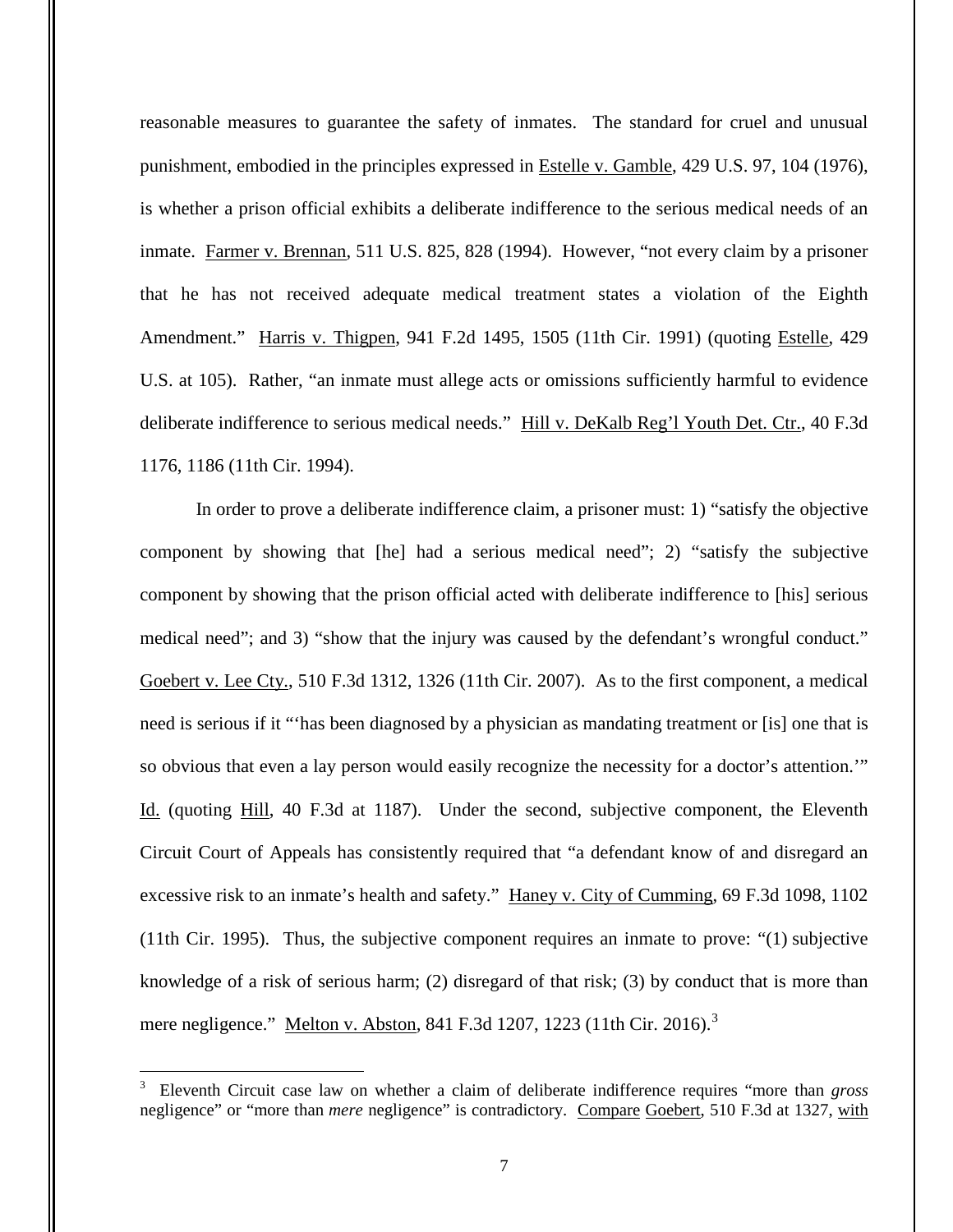"Conduct that is more than mere negligence includes: (1) grossly inadequate care; (2) a decision to take an easier but less efficacious course of treatment; and (3) medical care that is so cursory as to amount to no treatment at all." Bingham v. Thomas, 654 F.3d 1171, 1176 (11th Cir. 2011). Additionally, a defendant who "delays necessary treatment for non-medical reasons" or "knowingly interfere[s] with a physician's prescribed course of treatment" may exhibit deliberate indifference. Id. (citations omitted). In instances where a deliberate indifference claim turns on a delay in treatment rather than the type of medical care received, a court considers "the reason for the delay and the nature of the medical need." Farrow v. West, 320 F.3d 1235, 1246 (11th Cir. 2003) (citing McElligott v. Foley, 182 F.3d 1248, 1255 (11th Cir. 1999)).

While Plaintiff's injured hand is a condition constituting a serious medical need, Plaintiff simply fails to make sufficient factual allegations in his Complaint that any individual should be held liable for the alleged violations of Plaintiff's constitutional rights. Instead, Plaintiff makes conclusory statements that a doctor took an unreasonable time to review Plaintiff's medical records. An unidentified amount of delay in the review of medical records without more is not sufficient to implicate the Eighth Amendment. Additionally, conclusory allegations are insufficient bases for liability. Furthermore, Plaintiff does not name the doctor as a defendant in this case, and he does not explain how G.D.C.I. could be held liable for the doctor's delay in treatment. Additionally, as explained above, Defendant G.D.C.I. would be immune from suit if

 $\overline{a}$ 

Bingham v. Thomas, 654 F.3d 1171, 1176 (11th Cir. 2011). In Melton, the Eleventh Circuit found "more than mere negligence" to be the appropriate standard. 841 F.3d at 1223 n.2. Even so, at least two unpublished Eleventh Circuit cases post-Melton use the "gross negligence" standard. See, e.g., Woodyard v. Ala. Dep't of Corr., 2017 WL 2829376 (11th Cir. June 30, 2017); Sifford v. Ford, 2017 WL 2874517 (11th Cir. July 6, 2017). However, because the Eleventh Circuit explicitly addressed this issue in the published Melton case, which is a published decision, this Court will apply the "more than mere negligence" standard.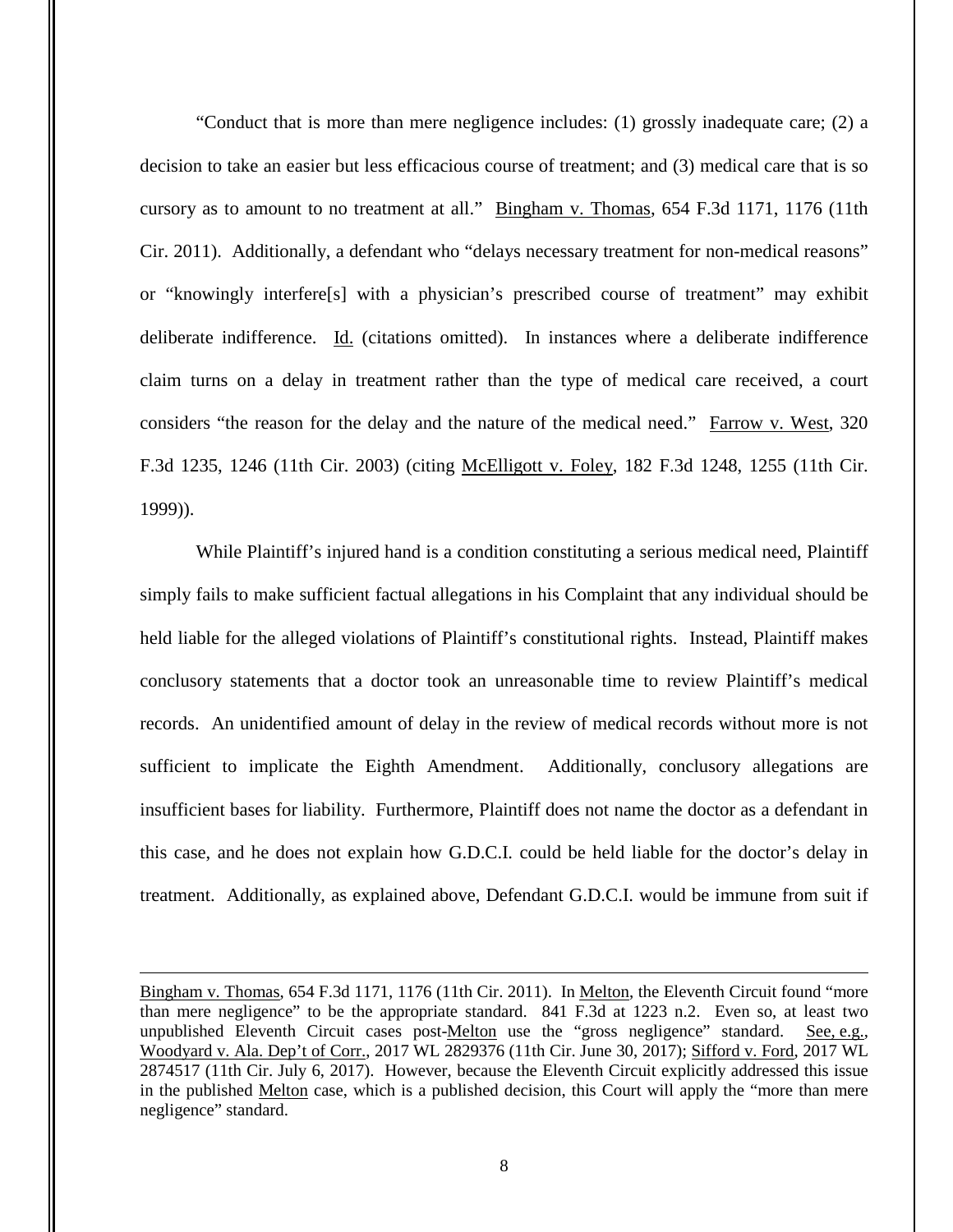it is a state entity, and, regardless of its status, it cannot be held liable under Section 1983 under a theory of *respondeat superior* or vicarious liability.

Whether a complaint fails to state a claim under Section  $1915(e)(2)(B)(ii)$  is governed by the same standard applicable to motions to dismiss under Federal Rule of Civil Procedure 12(b)(6). Thompson, 393 F. App'x at 678. Under that standard, this Court must determine whether the complaint contains "sufficient factual matter, accepted as true, to 'state a claim to relief that is plausible on its face." Iqbal, 556 U.S. at 678 (quoting Twombly, 550 U.S. at 570). A plaintiff must assert "more than labels and conclusions, and a formulaic recitation of the elements of a cause of action will not" suffice. Twombly, 550 U.S. at 555. Accordingly, the Court should **DISMISS** Plaintiff's putative Eighth Amendment claims, which he levied against an unnamed entity and do not rise to the level of establishing an Eighth Amendment violation.

## **III. Leave to Appeal** *in Forma Pauperis*

The Court should also deny Plaintiff leave to appeal *in forma pauperis*. 4 Though Plaintiff has, of course, not yet filed a notice of appeal, it would be appropriate to address these issues in the Court's order of dismissal. Fed. R. App. P. 24(a)(3) (trial court may certify that appeal is not taken in good faith "before or after the notice of appeal is filed").

An appeal cannot be taken *in forma pauperis* if the trial court certifies that the appeal is not taken in good faith. 28 U.S.C. § 1915(a)(3); Fed. R. App. P. 24(a)(3). Good faith in this context must be judged by an objective standard. Busch v. Cty. of Volusia, 189 F.R.D. 687, 691 (M.D. Fla. 1999). A party does not proceed in good faith when he seeks to advance a frivolous claim or argument. See Coppedge v. United States, 369 U.S. 438, 445 (1962). A claim or argument is frivolous when it appears the factual allegations are clearly baseless or the legal theories are indisputably meritless. Neitzke v. Williams, 490 U.S. 319, 327 (1989); Carroll v.

 4 A certificate of appealability is not required in this Section 1983 action.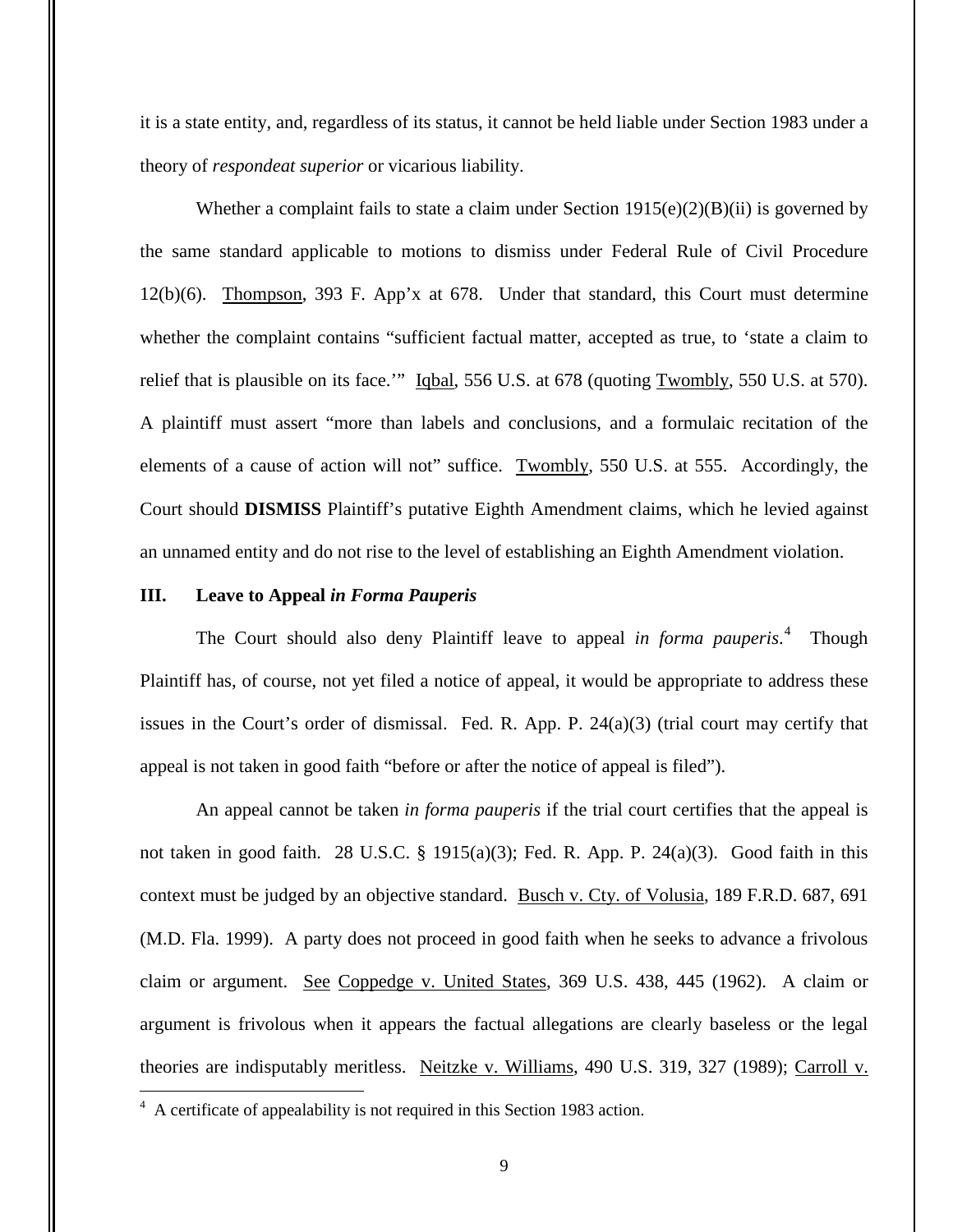Gross, 984 F.2d 392, 393 (11th Cir. 1993). Stated another way, an *in forma pauperis* action is frivolous and, thus, not brought in good faith, if it is "without arguable merit either in law or fact." Napier v. Preslicka, 314 F.3d 528, 531 (11th Cir. 2002); see also Brown v. United States, Nos. 407CV085, 403CR001, 2009 WL 307872, at \*1–2 (S.D. Ga. Feb. 9, 2009).

Based on the above analysis of Plaintiff's action, there are no non-frivolous issues to raise on appeal, and an appeal would not be taken in good faith. Thus, the Court should **DENY** Plaintiff *in forma pauperis* status on appeal.

## **CONCLUSION**

For the foregoing reasons, the Court **DENIES** Plaintiff's Motion for Leave to Proceed *in Forma Pauperis*. I **RECOMMEND** the Court **DISMISS** Plaintiff's Complaint for failure to state a claim and **DIRECT** the Clerk of Court to **CLOSE** this case and enter the appropriate judgment of dismissal. Additionally, I **RECOMMEND** the Court **DENY** Plaintiff leave to appeal *in forma pauperis*.

The Court **ORDERS** any party seeking to object to this Report and Recommendation to file specific written objections within fourteen (14) days of the date on which this Report and Recommendation is entered. Any objections asserting that the Magistrate Judge failed to address any contention raised in the Complaint must also be included. Failure to do so will bar any later challenge or review of the factual findings or legal conclusions of the Magistrate Judge. See 28 U.S.C. §  $636(b)(1)(C)$ ; Thomas v. Arn, 474 U.S. 140 (1985). A copy of the objections must be served upon all other parties to the action. The filing of objections is not a proper vehicle through which to make new allegations or present additional evidence.

Upon receipt of Objections meeting the specificity requirement set out above, a United States District Judge will make a *de novo* determination of those portions of the report, proposed